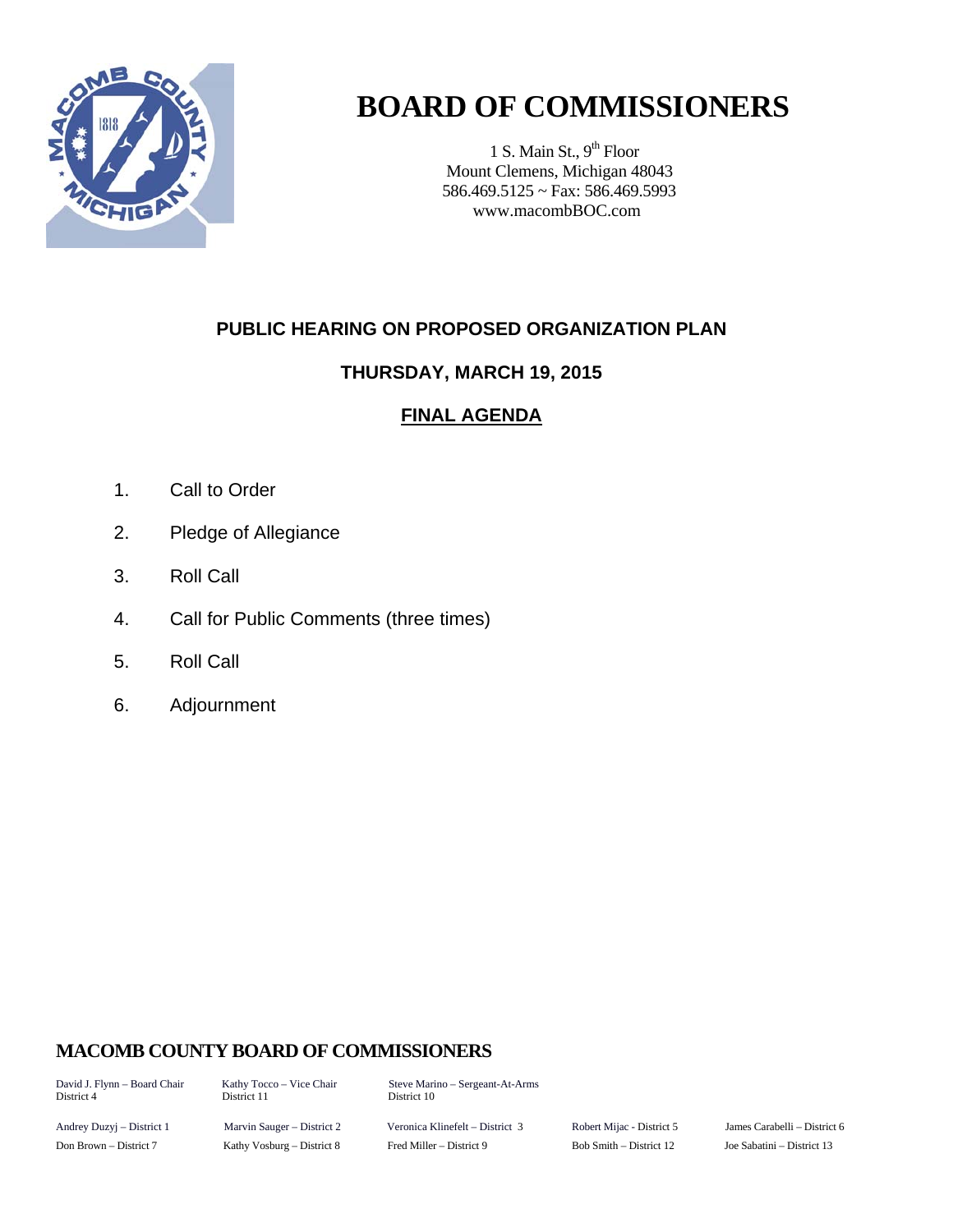# **MACOMB COUNTY, MICHIGAN**

## **2015 ORGANIZATION PLAN**

Adopted by: Board of Commissioners \_\_\_\_\_\_\_\_\_\_\_\_\_<mark>\_</mark>, 2015

Page 1 of 13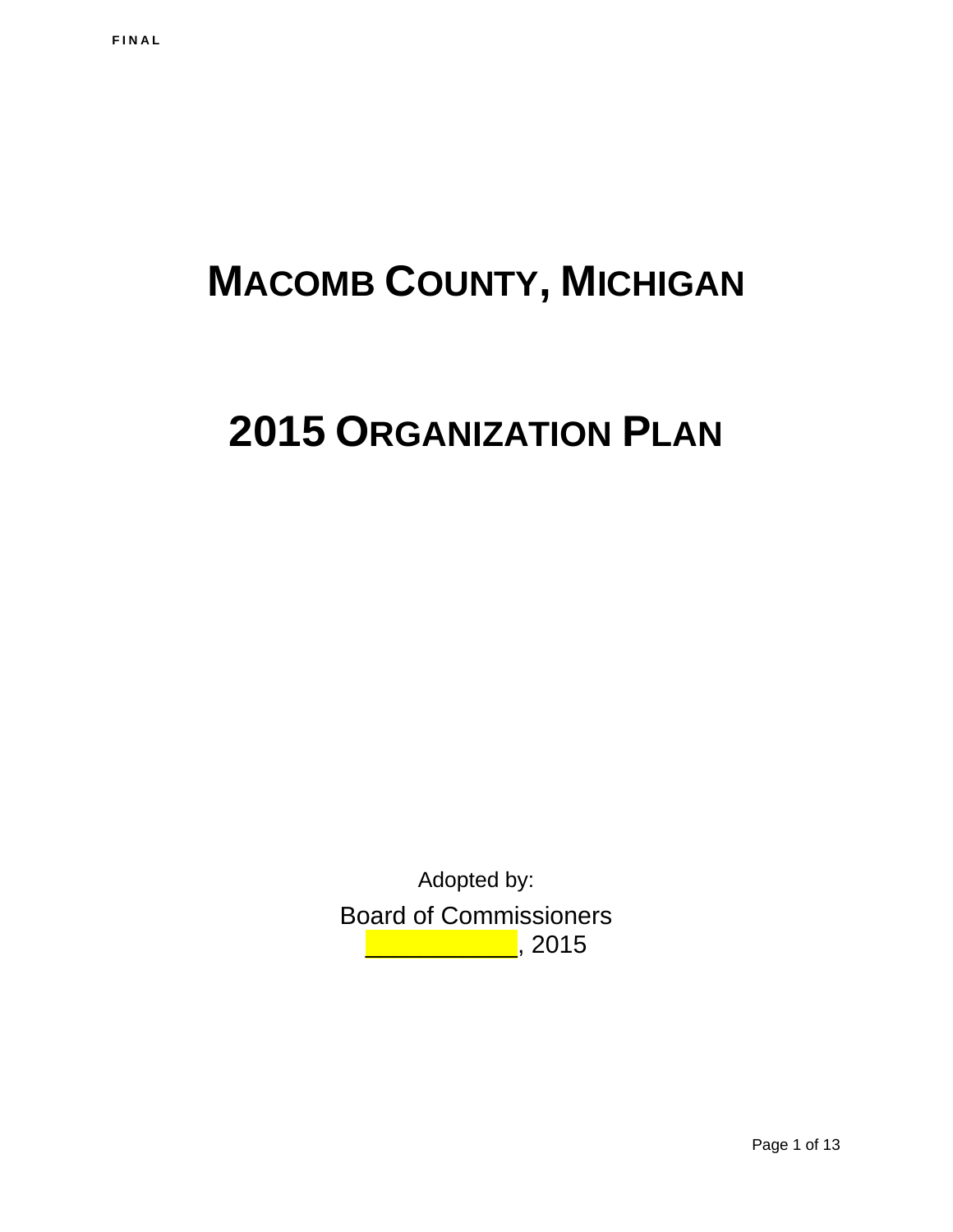#### Introduction

 The County Executive submitted the following to the Board of Commissioners (the "Commission") as the proposed 2015 County Organization Plan:

#### **Organization Plan**

Submitted by Mark A. Hackel, County Executive January 29, 2015

This Plan is being submitted as required by the Macomb County Home Rule Charter. I am not proposing any changes to the organization of County government at this time for the simple reason that I don't believe any changes are necessary at this time. Since no changes are being proposed, there is no financial impact on the County. Public access to the expenditure records of the County will continue to be provided in the same manner as outlined in the Organizational Plan approved by the Commission in 2011.

On March  $\frac{1}{2}$ , 2015, the Commission voted to amend the proposed County Organization Plan so that it consists of this document.

 The Executive's proposal seems to stem from a view that the Home Rule Charter of the County of Macomb (the "Charter") requires the Executive only submit proposed changes in the County government organization. Therefore, according to this view, if the Executive proposes no changes in County government organization, the Executive may propose an organization plan without substance.

The Commission reads the Charter differently. Section 3.6 of the Charter governs the process for proposing and approving the County organization plan:

Section 3.6 Organization Plan

3.6.1 Except as provided in Article XI, within 90 days after the start of a new term of office the Executive shall submit a proposed Organization Plan to the Commission which includes an explanation of the reasons for the plan and an evaluation of its financial impact.

3.6.2 The Organization Plan may provide for the creation or abolition of any Agency except for the departments and offices created by Article VII of this Charter and any others expressly exempted by this Charter or prohibited from being created or abolished by law. The Organization Plan may also transfer powers, duties, and functions of the County among the Agencies, including those created by Article VII of this Charter, if not prohibited by this Charter or law. The Executive may submit proposed amendments to the Organization Plan to the Commission at any time.

3.6.3 The Organization Plan shall provide for public access to the expenditure records of the County in a feasible, accessible, and economical manner.

3.6.4 The Commission shall hold a public hearing on the proposed Organization Plan or any proposed amendment within 50 days after its submission and must either approve, with or without amendment, or reject the proposed Organization Plan or any proposed amendment within 75 days after its submission.

 The Commission understands these provisions to require the Executive to submit an organization plan, regardless of whether or not that Executive wishes to make any changes in the previous organization plan. Similarly, regardless of whether or not the organization plan proposed by the Executive includes any changes and regardless of whether or not the Commission wishes to see any changes in it, the Commission must hold a public hearing on the organization plan proposed by the Executive within 50 days after the Executive submits it to the Commission. Following the public hearing, the Commission has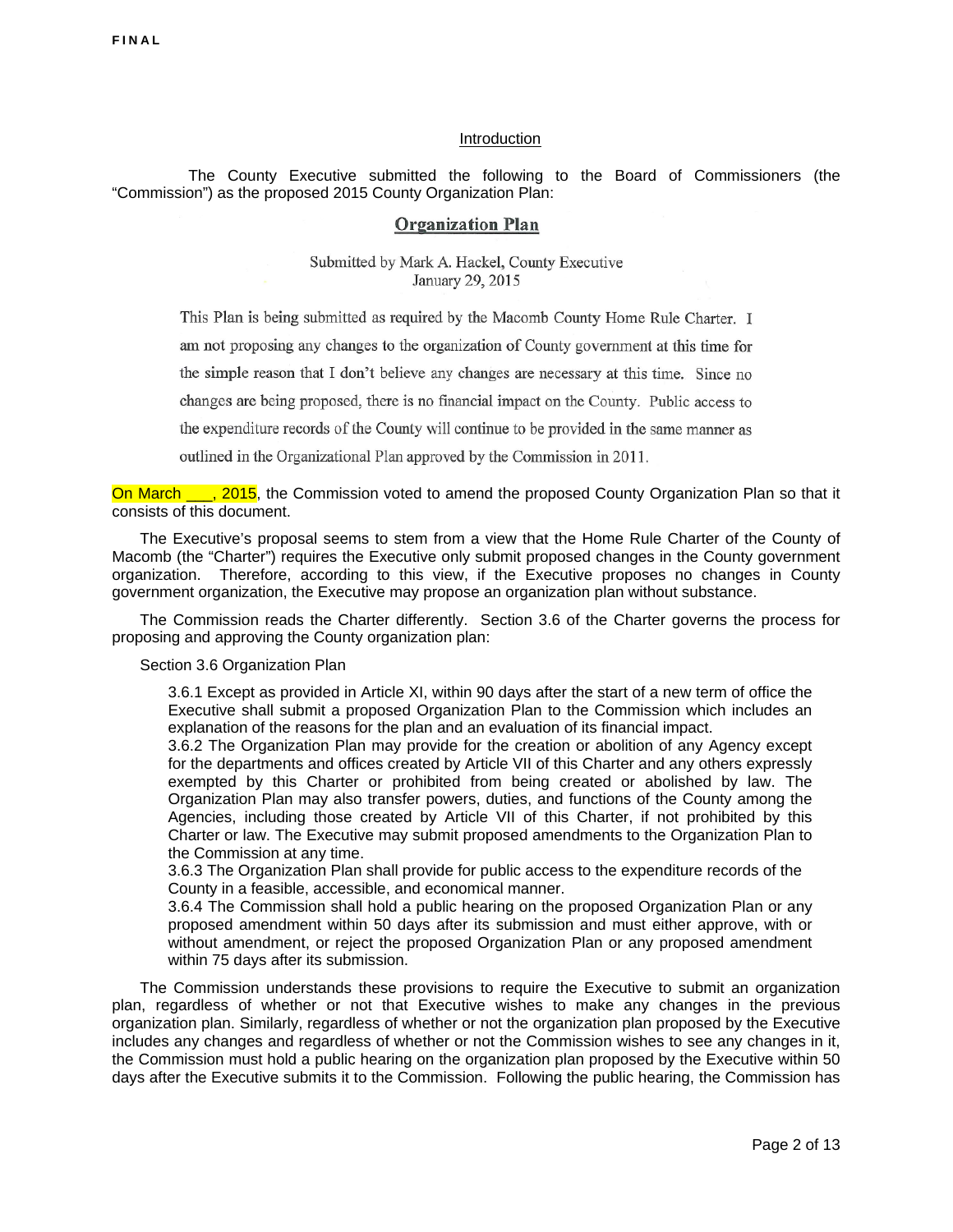3 alternatives. It may by resolution (1) approve the proposed organization plan without amendments, (2) approve the proposed organization plan with amendments, or (3) reject the proposed organization plan.

#### Organizational Chart

 An organization chart of Macomb County government is included on the following page. That chart is meant to depict the general organization of County government. It does not depict every department, office or agency. To the extent a department, office or agency is not depicted, its organization and relationship with other departments, offices and agency remains the same as on December 31, 2014.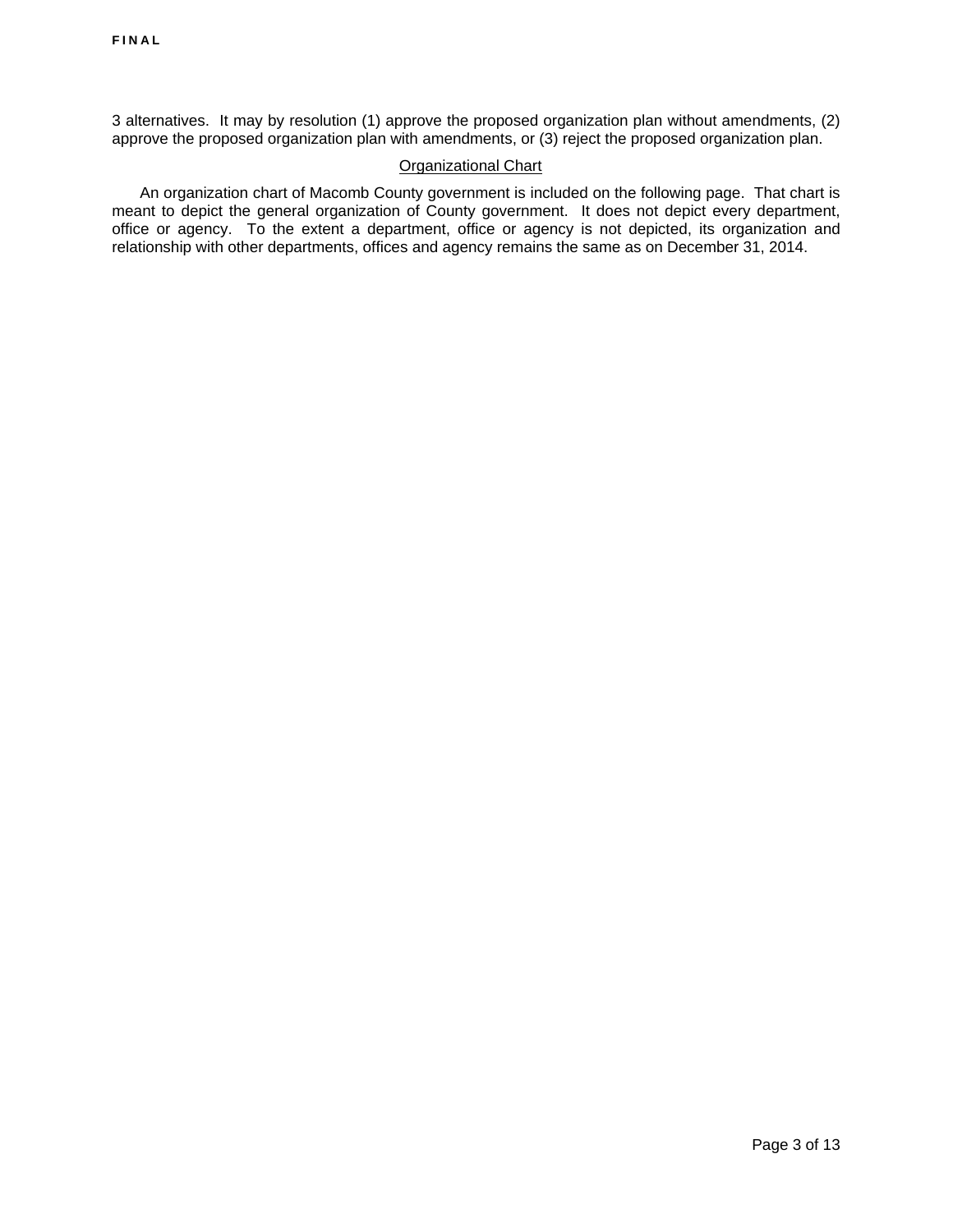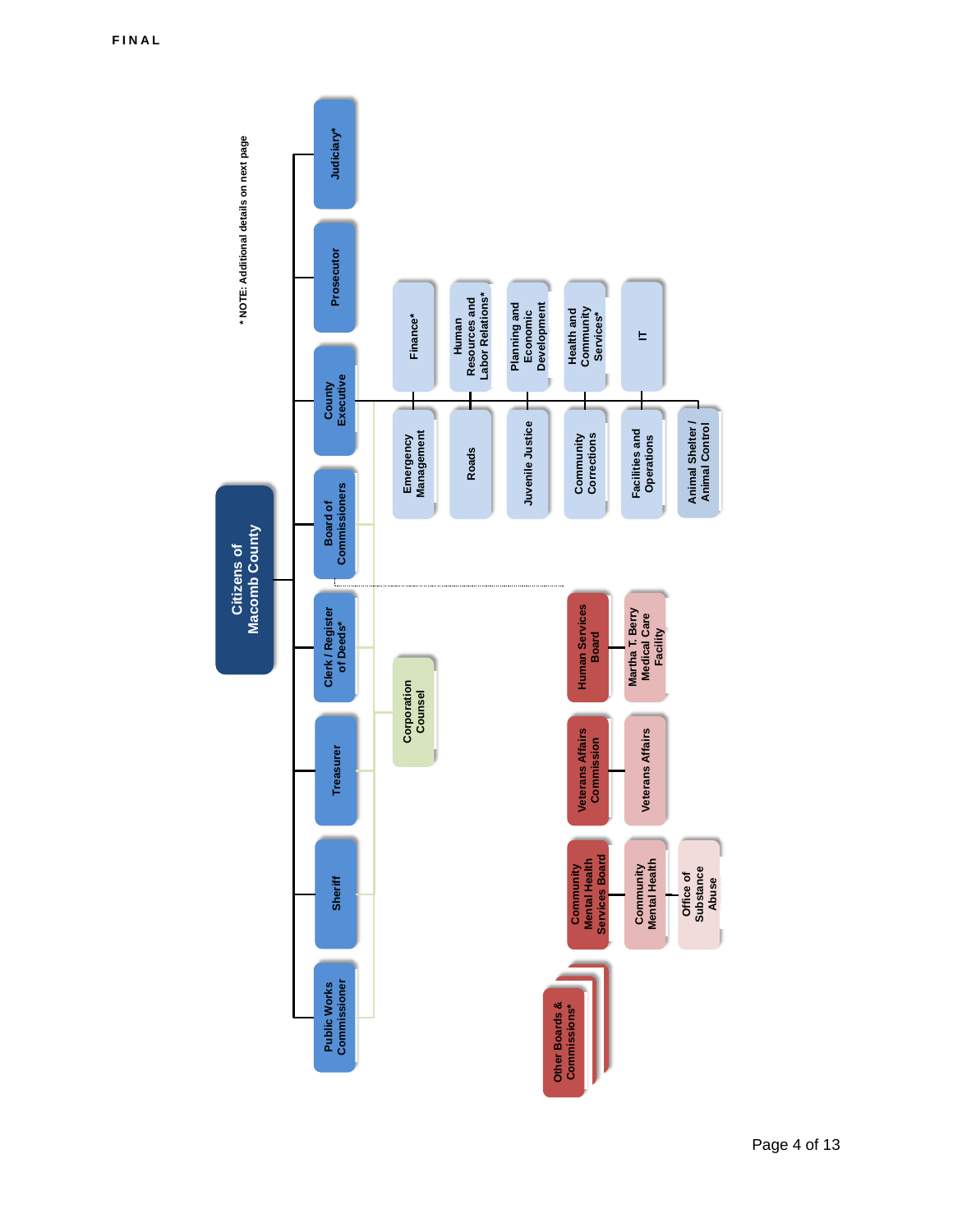**Human**<br>Resources and<br>Labor Relations Retirement<br>Administration **Labor Relations Resources and Administration Retirement Family**  Probate Court **Probate Court Counseling**  Juvenile Court **Court Juvenile Court Senior Services Senior Services**  16<sup>th</sup> Circuit<br>Court **16th Circuit Community**<br>**Services**<br>**Agency Community Services Judiciary**  42<sup>nd</sup> District<br>Court Division 2<br>(New Baltimore) Friend of the<br>Court **Court Division 2 (New Baltimore) Friend of the**  Health and<br>Community<br>Services **42nd District Community Health and Services Health**  42<sup>nd</sup> District<br>Court Division 1<br>(Romeo) **MSU Extension Purchasing Equalization MSU Extension Court Division 1 42nd District Deeds**  Equalization **Register of**  Clerk / Register<br>of Deeds **of Deeds**  Finance **Finance**  T, ∃ Purchasing **County Clerk County Clerk Elections Elections** 

**Clerk / Register**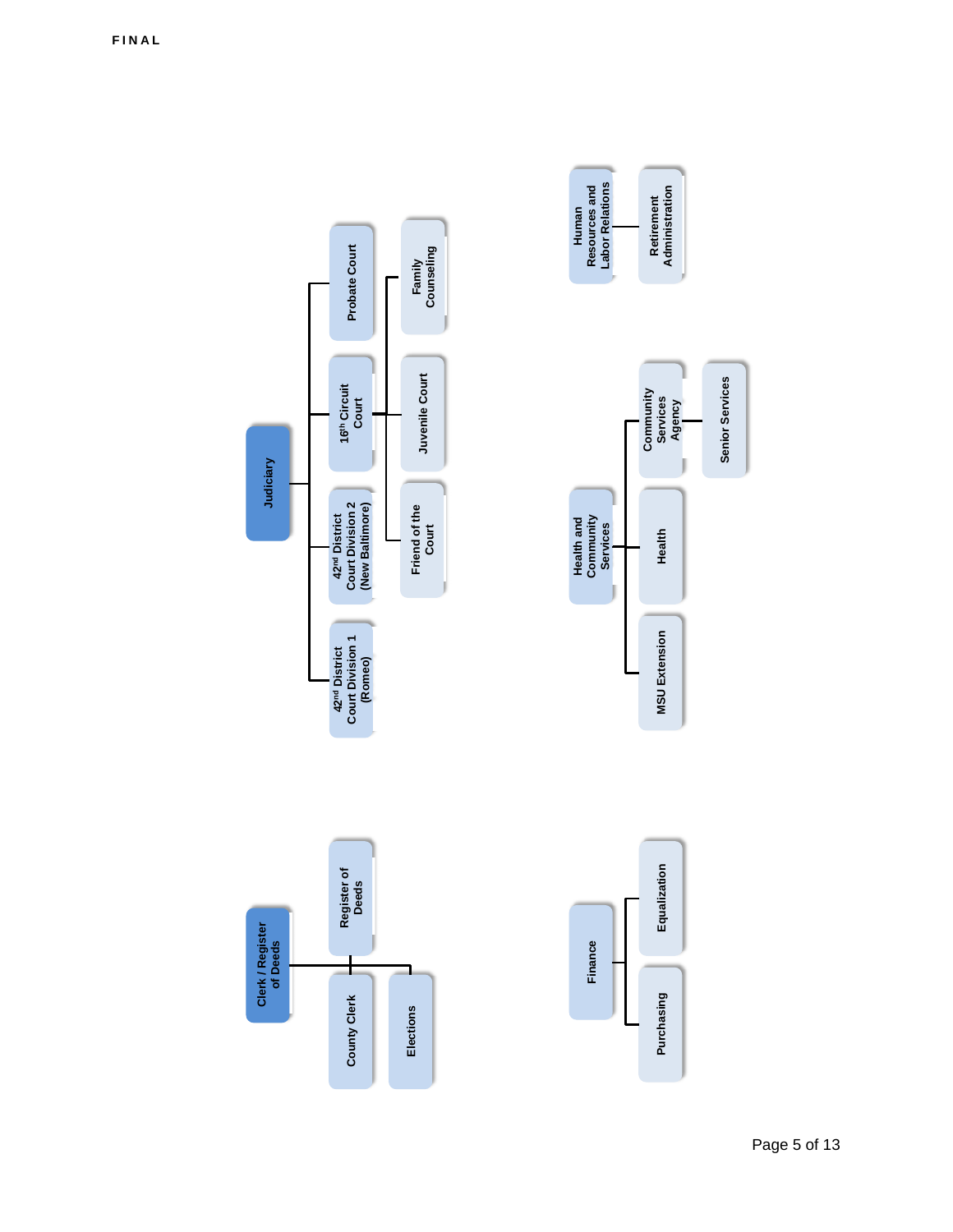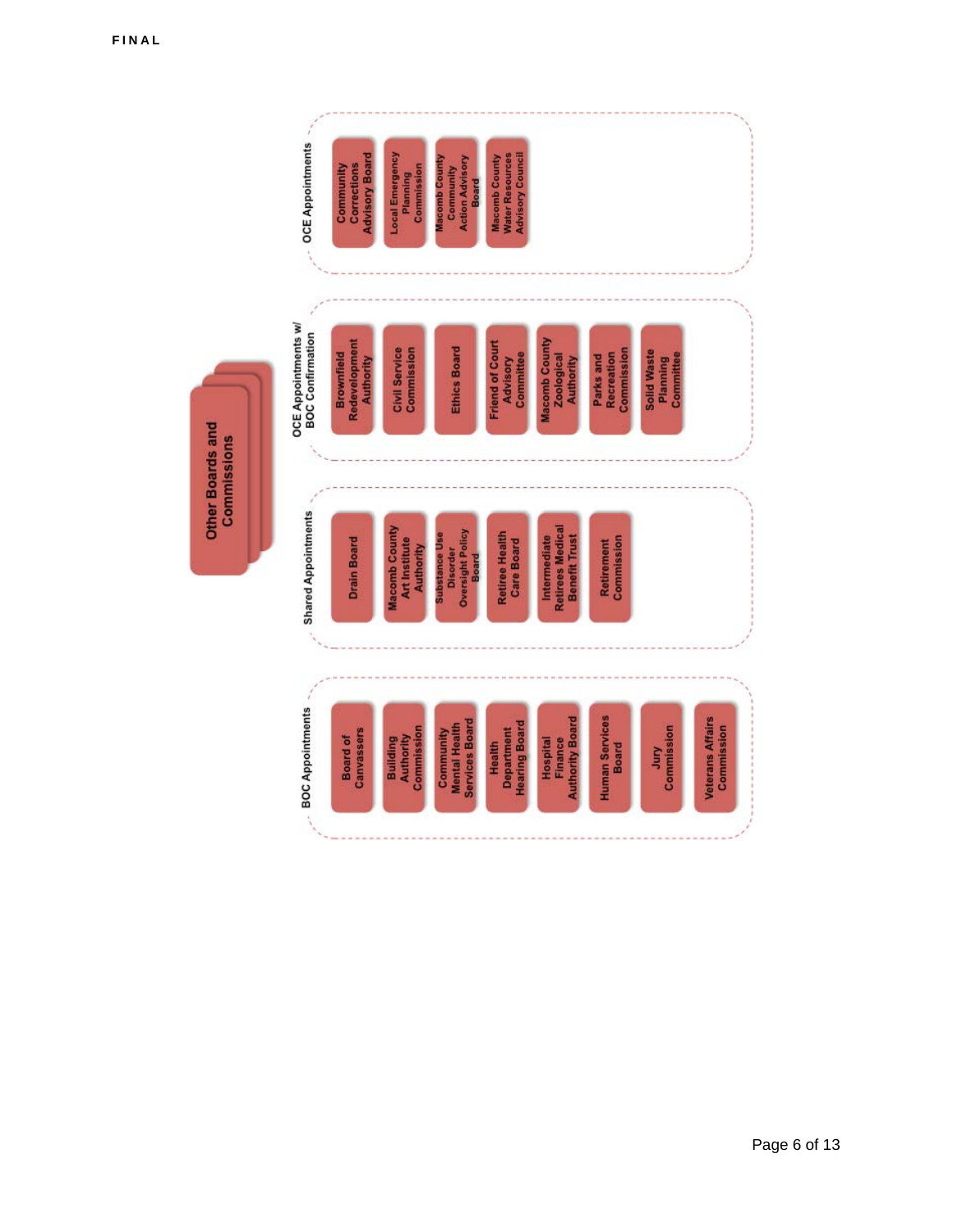#### **Plan Continuity**

 As represented in the 2011 Organization Plan, this Plan only addresses those Agencies falling under the Executive or the Commission. *No recommendations for change are being made for administrative*  functions that are under the jurisdiction of Countywide Elected Officials or for the courts. The courts are not addressed by this Organization Plan because they are at least partially within the purview of the elected judges who are state, rather than County officers.

 This 2015 Organization Plan basically continues the organization of County government as it existed on December 31, 2014. Clarifications are made with respect to the organization chart and the Martha T. Berry Medical Care Facility and Human Services Board so this plan reflects legal and organizational realities.

 As indicated on the Organization Chart, each Countywide Elected Official has roles, responsibilities, deputies and other subordinates as provided in the Charter and corresponding state law. The Charter lays out their responsibilities as follows:

#### ARTICLE VI DEPARTMENTS HEADED BY COUNTYWIDE ELECTED OFFICIALS

Section 6.1 Sheriff

The department of sheriff is created. The head of the department is the elected sheriff.

6.1.1 The powers and duties of the department are those provided by law for a county sheriff. 6.1.2 The department may contract with units of government within the County to provide services to such units upon approval of the Executive and the Commission.

#### Section 6.2 Prosecuting Attorney

The department of prosecuting attorney is created. The head of the department is the elected prosecuting attorney.

6.2.1 The powers and duties of the department are those provided by law for a prosecuting attorney.

#### Section 6.3 County Clerk and Register of Deeds

The departments of county clerk and register of deeds are created and shall remain combined as they existed at the effective date of this Charter. The head of the combined departments is the elected county clerk.

6.3.1 The powers and duties of the department are those provided by law for county clerks and registers of deeds.

6.3.2 The department shall maintain central records of the County as provided by law or ordinance. The county clerk, with the assistance of the Executive, shall preserve and keep all records and materials of the first and any future Charter Commission, including but not limited to, all audio and video recordings of the Charter Commission and its committees.

#### Section 6.4 County Treasurer

The department of county treasurer is created. The head of the department is the elected treasurer.

6.4.1 The powers and duties of the department are those provided by law for a county treasurer, including the receipt, deposit, and investment of funds belonging to and under the control of the County.

#### Section 6.5 Public Works

The department of public works is created. The head of the department is the elected public works commissioner.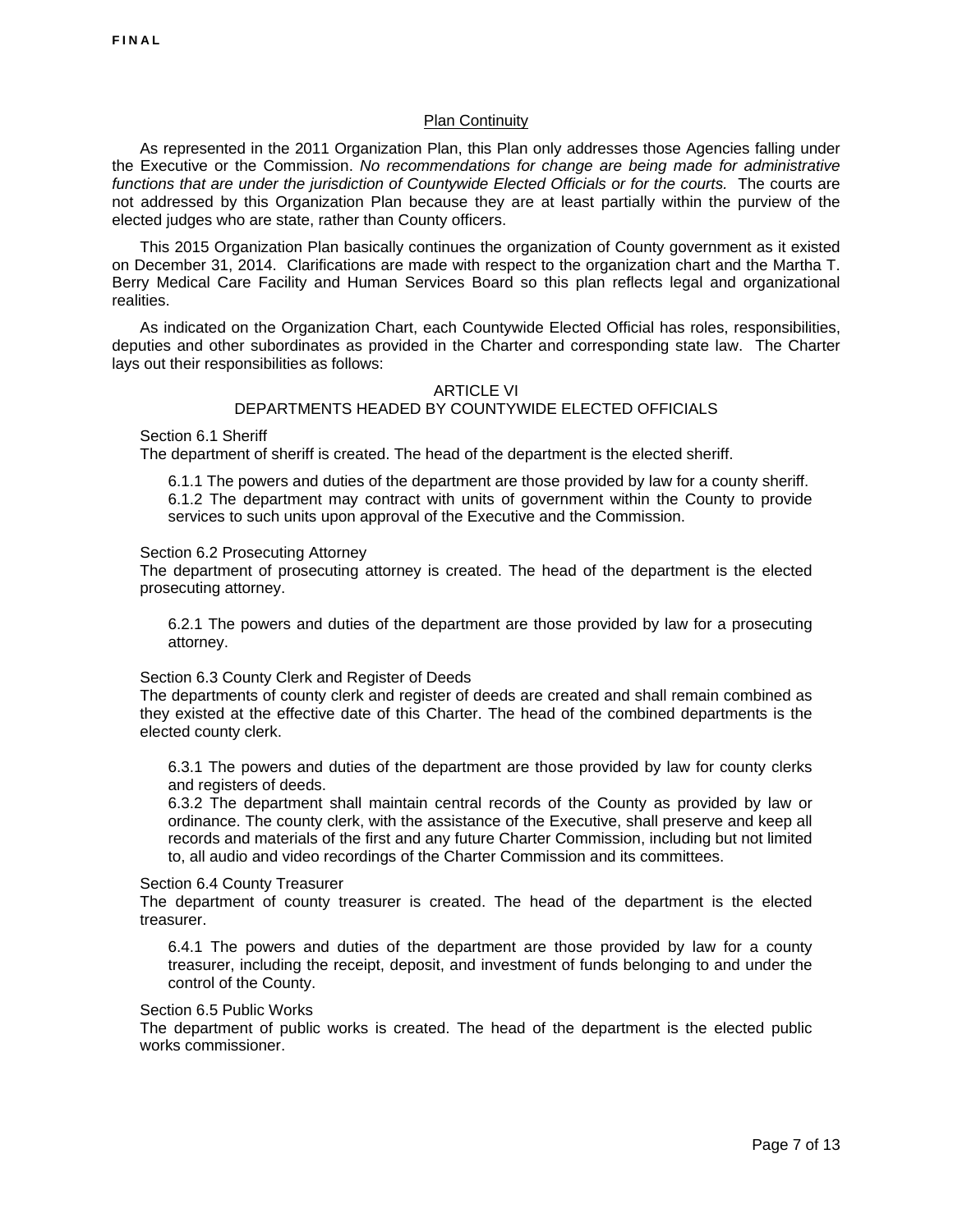6.5.1 The powers, duties, and functions of the department are the powers, duties, and functions of the public works commissioner combined with the powers, duties, and functions of the drain commissioner as existed at the effective date of this Charter.

6.5.2 The public works commissioner shall be elected in the same manner and for the same term as a county drain commissioner as provided by law.

#### Section 6.6 General Provisions

6.6.1 The Countywide Elected Officials provided for in this Article shall be elected on a partisan basis. The powers and duties specifically delegated by this Charter to departments created by this Article shall not be reassigned by an Organization Plan, but additional powers and duties may be assigned by an Organization Plan to any department.

6.6.2 The Countywide Elected Officials provided for in this Article shall manage their departments and exercise their powers and duties within authorized budget appropriations. These departments are part of County government and do not exist as separate or independent entities except as provided by law.

6.6.3 A vacancy in an office created under this Article occurs, and shall be filled within 90 days, in the manner provided by law. If the next general November election is to be held more than 182 days after the vacancy occurs, and is not the general November election at which a successor in office would be elected if there were no vacancy, the person appointed shall hold Approved by the Macomb County Charter Commission on June 17, 2009.

office only until a successor is elected at the next general November election in the manner provided by law and qualifies for office. The successor shall hold the office for the remainder of the unexpired term.

6.6.4 The existence, organization, qualifications, powers, and duties of the Countywide Elected Officials and departments created by this Article shall continue as they existed upon the effective date of this Charter, but shall be subject to the following:

(a) The Michigan Constitution and state law;

(b) All Charter provisions of general or specific applicability; and

(c) All personnel, budgeting, and expenditure recommendations of the Executive as approved by the Commission.

6.6.5 The Countywide Elected Officials provided for in this Article shall not cause the expenditure of taxpayer funds or public monies for legal counsel unless permitted by law, but may seek advice and counsel from Corporation Counsel upon request. If a Countywide Elected Official provided for in this Article desires to protect or seek authority to implement the rights, powers, and duties of the office, the Executive may authorize the use of Corporation Counsel, or the Commission may authorize the use of independent legal counsel, to seek injunctive, mandamus, or declaratory relief from a court of competent jurisdiction to clarify or enforce the rights, powers, and duties of the office. Individual departments shall not file suit against each other, and any action against the County shall name the County as a party. All actions relating to the rights, powers, or duties of a Countywide Elected Official provided for in this Article shall be solely for injunctive, mandamus, or declaratory relief against the County.

As is apparent from the quoted provisions, the Charter largely defers to state law with respect to the offices, duties and authority of Countywide Elected Officials. This Organization Plan recognizes the Charter and state law with respect to such officials and proposes no changes to the organization of their offices.

 In addition to departments headed by Countywide Elected Officials, the Charter requires certain other offices and departments. The Charter lays this out as follows:

#### ARTICLE VII ADDITIONAL DEPARTMENTS AND OFFICES

Section 7.1 Planning and Economic Development

7.1.1 The department of Planning and Economic Development is created. The department shall: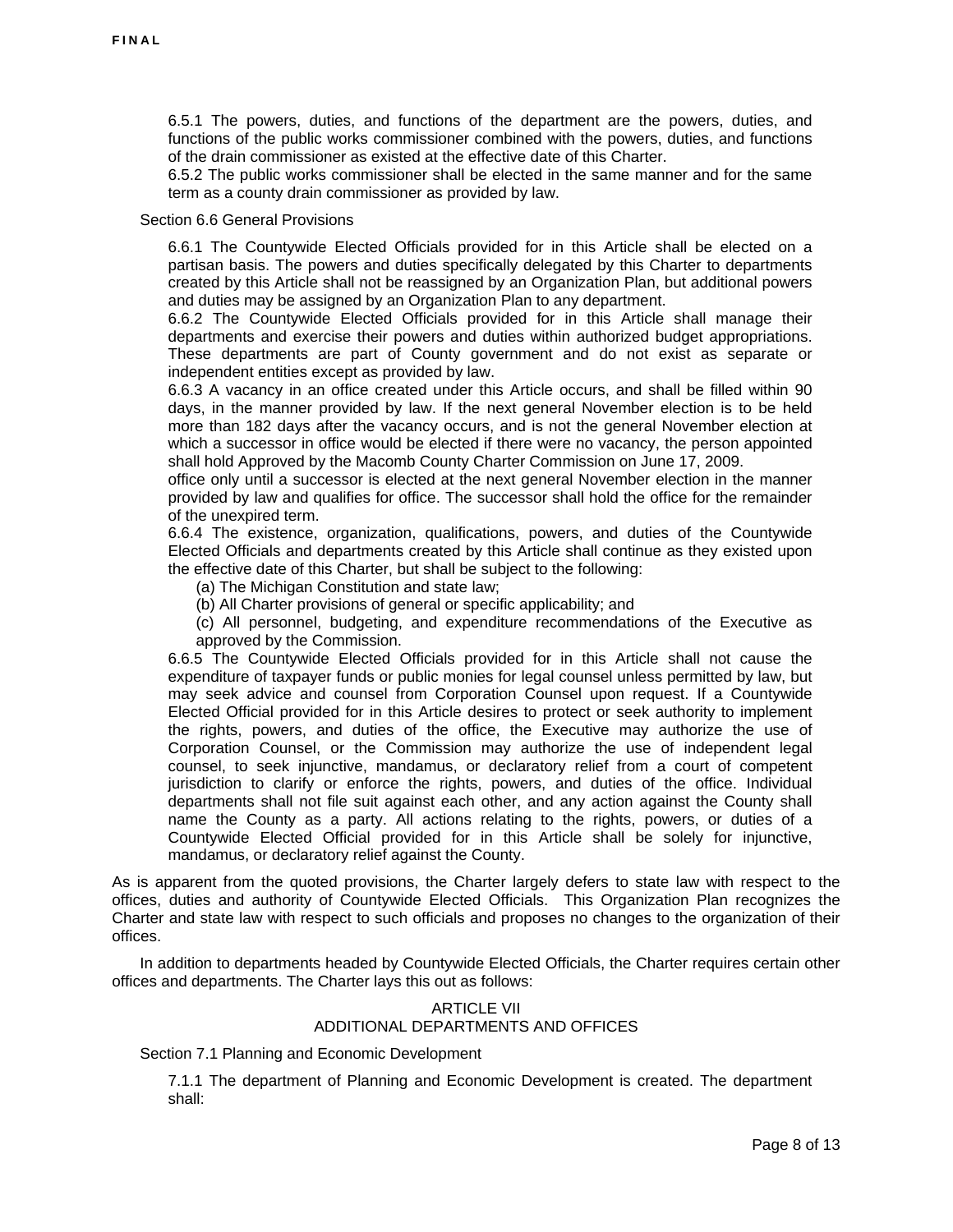(a) Promote, coordinate, and oversee economic development initiatives within the County, including those that receive or will generate public funds;

(b) Prepare comprehensive plans for economic development and represent the County in economic development planning activities with other jurisdictions;

(c) Assist the Executive in planning related to the properties owned by the County, and undertake planning for the development of those properties;

(d) Make available to cities, townships, and villages in the County, at their request, advice and assistance on matters related to planning functions of the County; and

(e) Address matters related to the planning functions of the County. Approved by the Macomb

Section 7.2 Health and Community Services

7.2.1 The department of Health and Community Services is created. The department shall:

(a) Supervise and carry out the performance of County public health and community service programs; and

(b) Supervise and carry out environmental protection programs.

7.2.2 The office of senior services is created. The office shall coordinate the operations of the County that provide services for the aging and senior citizens, and shall serve within County government as the advocate for senior citizens. The office shall be supervised by an Appointee of the Executive subject to confirmation by the Commission. The coordination of services for the aging and for seniors and the advocacy for senior citizens may not be removed from this office by an Organization Plan.

Section 7.3 Human Resources and Labor Relations

7.3.1 The department of Human Resources and Labor Relations is created. The department of Human Resources and Labor Relations shall:

(a) Formulate and direct the County's overall human resource program;

(b) Negotiate all labor and employee relations matters on behalf of the County;

(c) Administer collective bargaining agreements of the County;

(d) Establish employment specifications and protocols for County Employees not covered by civil service; and

(e) Assist the civil service commission.

7.3.2 Notwithstanding the requirements set forth in Section 7.3.1, the Executive shall submit all collective bargaining agreements to the Commission for final ratification or rejection.

Section 7.4 Finance

The department of Finance is created. The department of Finance shall:

(a) Effectuate the provisions of Article VIII of this Charter; and

(b) Administer financial affairs of the County in accordance with law.

#### Section 7.5 Corporation Counsel

7.5.1 The office of Corporation Counsel is created. Corporation Counsel shall be the chief legal counsel to the County and:

(a) Direct and supervise the office of Corporation Counsel;

(b) Represent the County, the Executive, the Commission, the department heads, and Agencies in civil legal matters affecting the County, except as provided by Charter, law, or ordinance; and

(c) Represent the Countywide Elected Officials created by Article VI in the manner provided in Article VI of this Charter.

7.5.2 Corporation Counsel shall be appointed by the Executive and confirmed by the Commission.

7.5.3 Corporation Counsel may:

(a) Hire assistant attorneys within budgetary appropriations in accordance with the policies of the County;

(b) Appoint special counsel upon approval of the Commission; and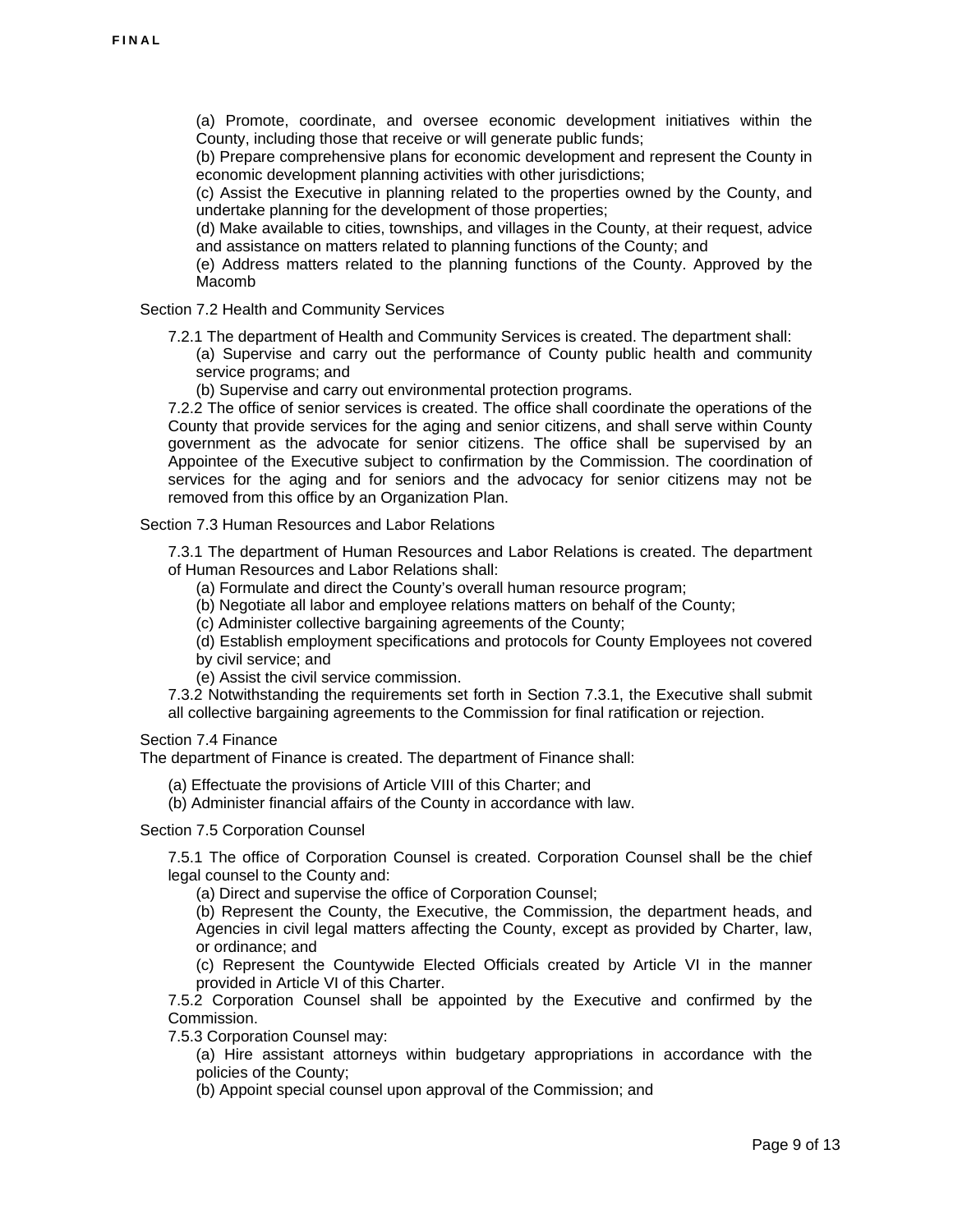(c) Keep the Executive and the Commission advised on pending litigation matters on a periodic basis.

7.5.4 Corporation Counsel and all assistant attorneys shall be licensed to practice law in the State of Michigan.

7.5.5 The Executive and the Commission shall include in the general fund of the annual budget for each fiscal year, such sums as the Executive and the Commission deem necessary for the Corporation Counsel to carry out its duties.

Section 7.6 General Provisions Governing Departments and Agencies Agencies of the County may be created only by ordinance or an Organization Plan or as otherwise provided by law. All departments created by this Article shall perform such other duties as required by this Charter, law, Organization Plan, or the Executive.

#### Section 7.7 Directors

Each department created in this Article shall be headed by an at will director. With the approval of the Executive, a director may hire employees within budgetary appropriations in accordance with the policies of the County.

The Charter therefore creates these offices, prescribes the duties and authority of the offices and departments and limits the ability of the Executive and the Commission to alter them.

 Of the offices created by the Charter, the office of Corporation Counsel is unique. Corporation Counsel is to serve as legal counsel to the County, the Executive, the Commission, County officials, and Agencies in civil legal matters and is to provide advice and counsel to Countywide Elected Officials. Therefore, all of those officers and Agencies are clients of Corporation Counsel. The Organization Chart reflects that working relationship.

 The Charter also expressly sets aside certain agencies from any modification. Those provisions state as follows:

#### Section 10.13 Veterans' Affairs

The Department of Veterans' Affairs existing at the time this Charter becomes effective shall continue and be exempt from reorganization in an Organization Plan subject to law and to the extent of available millage funding for veterans' affairs.

#### Section 10.14 Community Mental Health

The Community Mental Health Agency existing at the time this Charter becomes effective, including its administration of substance abuse services, shall continue and be exempt from reorganization in an Organization Plan subject to law and to the extent of state and federal funding for community mental health.

The organization chart also reflects the relationship of these agencies and the bodies that oversee them.

 As noted in the 2011 Organization Plan, the former County Road Commission was reorganized into the Department of Roads in accordance with a voter approved ballot proposal. There are also some departments in County government that are neither specified by state law or the Charter. The Office of Emergency Management is an inter-disciplinary organization of emergency responders, community leaders, planners and volunteer organizations to provide strategic management processes to prepare and defend critical County assets from natural and other threats and to ensure the continuity of County governance. The Juvenile Justice Center is a childcare institution under the Executive's administration to provide a safe, secure, and caring environment to youth remanded to custody by the family court. Macomb County Community Corrections is a community-based sanction and rehabilitative program to at relieve prison and jail overcrowding through court-approved sentencing alternatives. The offices of Information and Technology and of Facilities and Operations provide needed facilities and technology operations and oversight.

 As indicated on the Organization Chart, other County boards and commissions will continue as currently provided. The following are County created or are otherwise Macomb County bodies: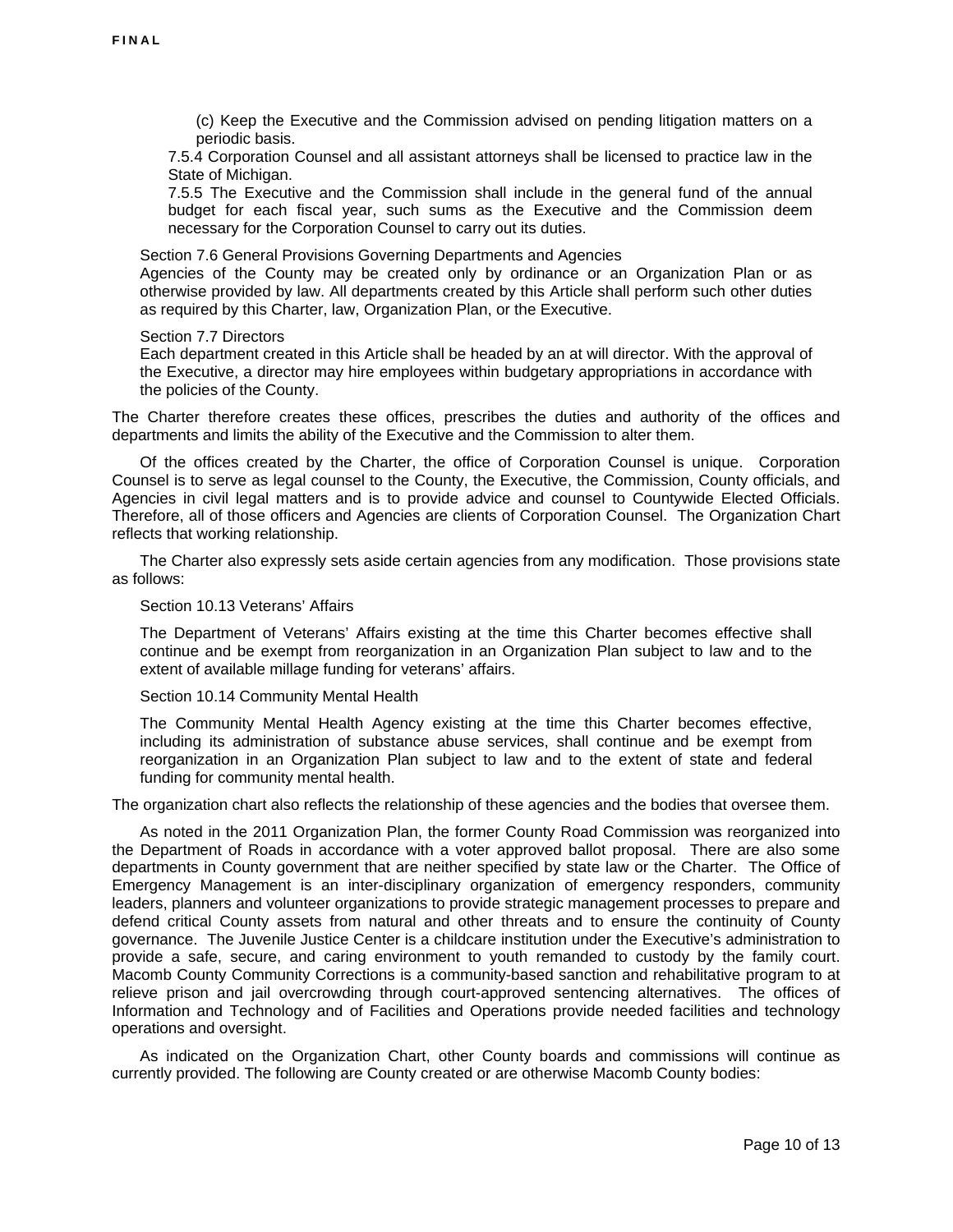Members of the following County bodies are appointed by the Commission:

- [Board of Canvassers](http://media.macombgov.org/sites/default/files/content/pdfs/boardsandcommissions/Bd_of_Canv_Bd-2Comm_desc_form_014.pdf)  a Macomb County body.
- [Building Authority Commission](http://media.macombgov.org/sites/default/files/content/pdfs/boardsandcommissions/Build%20Auth_Bd-Comm_desc_form_2013.pdf)  a public body corporate created by Macomb County.
- [Community Mental Health Services Board](http://media.macombgov.org/sites/default/files/content/pdfs/boardsandcommissions/CMH_Bd-Comm_desc_form_2013.pdf)  a Macomb County body.
- [Health Department Hearing Board –](http://media.macombgov.org/sites/default/files/content/pdfs/boardsandcommissions/Health%20Dept%20Hearing%20Bd_Bd-Comm_desc_form_2013.pdf) a Macomb County agency.
- [Hospital Finance Authority Board –](http://media.macombgov.org/sites/default/files/content/pdfs/boardsandcommissions/Hosp%20Fin%20Auth_Bd-Comm_desc_form_2013.pdf) a public body corporate created by Macomb County.
- Human (f/k/a [Social\) Services Board –](http://media.macombgov.org/sites/default/files/content/pdfs/boardsandcommissions/SSB_Bd-Comm%20_desc_form_2013.pdf) a public body corporate created by state law.
- [Jury Commission](http://media.macombgov.org/sites/default/files/content/pdfs/boardsandcommissions/Jury%20Comm_Bd-Comm_desc_form_2013.pdf)  a Macomb County body.
- [Veterans Affairs Commission –](http://media.macombgov.org/sites/default/files/content/pdfs/boardsandcommissions/Vets%20Affairs%20Comm_Bd-Comm_desc_form_2013.pdf) oversees a Macomb County department created by state law and recognized by the Charter.

Members of the following County bodies have members that are appointed by the Commission and members that are appointed by the Executive:

- Drain Board a Macomb County body.<br>• Macomb County Art Institute Authority
- [Macomb County Art Institute Authority](http://media.macombgov.org/sites/default/files/content/pdfs/boardsandcommissions/MAA_desc_form_2013.pdf)  a public body corporate created by Macomb County.
- [Substance Use Disorder Oversight Policy Board](http://media.macombgov.org/sites/default/files/content/pdfs/boc/Substance%20Use%20Disorder%20Policy%20Oversight%20Board_Bd-Comm_desc_form.pdf)  a body required by state law.
- Retiree Health Care Board a Macomb County body.
- Intermediate Retirees Medical Benefit Trust a Macomb County body.
- Retirement Commission a Macomb County body.

Members of the following County bodies are appointed by the Executive with confirmation of the Commission:

- [Brownfield Redevelopment Authority](http://media.macombgov.org/sites/default/files/content/pdfs/boardsandcommissions/BrownfieldRedevAuth_OCE_000.pdf) a public body corporate created by Macomb County.
- [Civil Service Commission](http://media.macombgov.org/sites/default/files/content/pdfs/boardsandcommissions/CivilServiceCommission_OCE.pdf)  a Macomb County agency.
- Ethics Board a Macomb County body required by Charter.
- [Friend of Court Citizen Advisory Committee](http://media.macombgov.org/sites/default/files/content/pdfs/boardsandcommissions/FriendofCourtAdvComm_OCE.pdf) a Macomb County body.
- Macomb County Zoological Authority a public body corporate created by Macomb County.
- Parks and Recreation Committee a Macomb County body.
- [Solid Waste Planning Committee](http://media.macombgov.org/sites/default/files/content/pdfs/boardsandcommissions/SolidWastePlanning_OCE.pdf) a Macomb County body.

Members of the following are appointed by the Executive:

- [Community Corrections Advisory Board](http://media.macombgov.org/sites/default/files/content/pdfs/boardsandcommissions/Comm_Corr_Adv_Bd_OCE_000.pdf) a Macomb County body.
- [Local Emergency Planning Commission](http://media.macombgov.org/sites/default/files/content/pdfs/boardsandcommissions/LEPC_OCE.pdf)  a Macomb County body.
- [Macomb County Community Actions Advisory Board](http://media.macombgov.org/sites/default/files/content/pdfs/boardsandcommissions/Comm_Corr_Adv_Bd_OCE_000.pdf) a Macomb County body now within the Macomb County Community Services Agency (MCCSA).
- [Macomb](http://media.macombgov.org/sites/default/files/content/pdfs/boardsandcommissions/WaterQualityBoard_BOC.pdf) County Water Resource Advisory Council

The Economic Development Corporation is not active, but cannot yet be eliminated because there are outstanding bonds. When those bonds are fully paid, the Economic Development Corporation can be dissolved.

 This 2015 Organization Plan basically continues the organization of County government as it existed on December 31, 2014. Clarifications are made with respect to the organization chart and the Martha T. Berry Medical Care Facility and Human Services Board so this plan reflects legal and organizational realities. Aside from the financial impact explained below with respect to the Human Services Board, there are no financial impacts expected to result from this plan.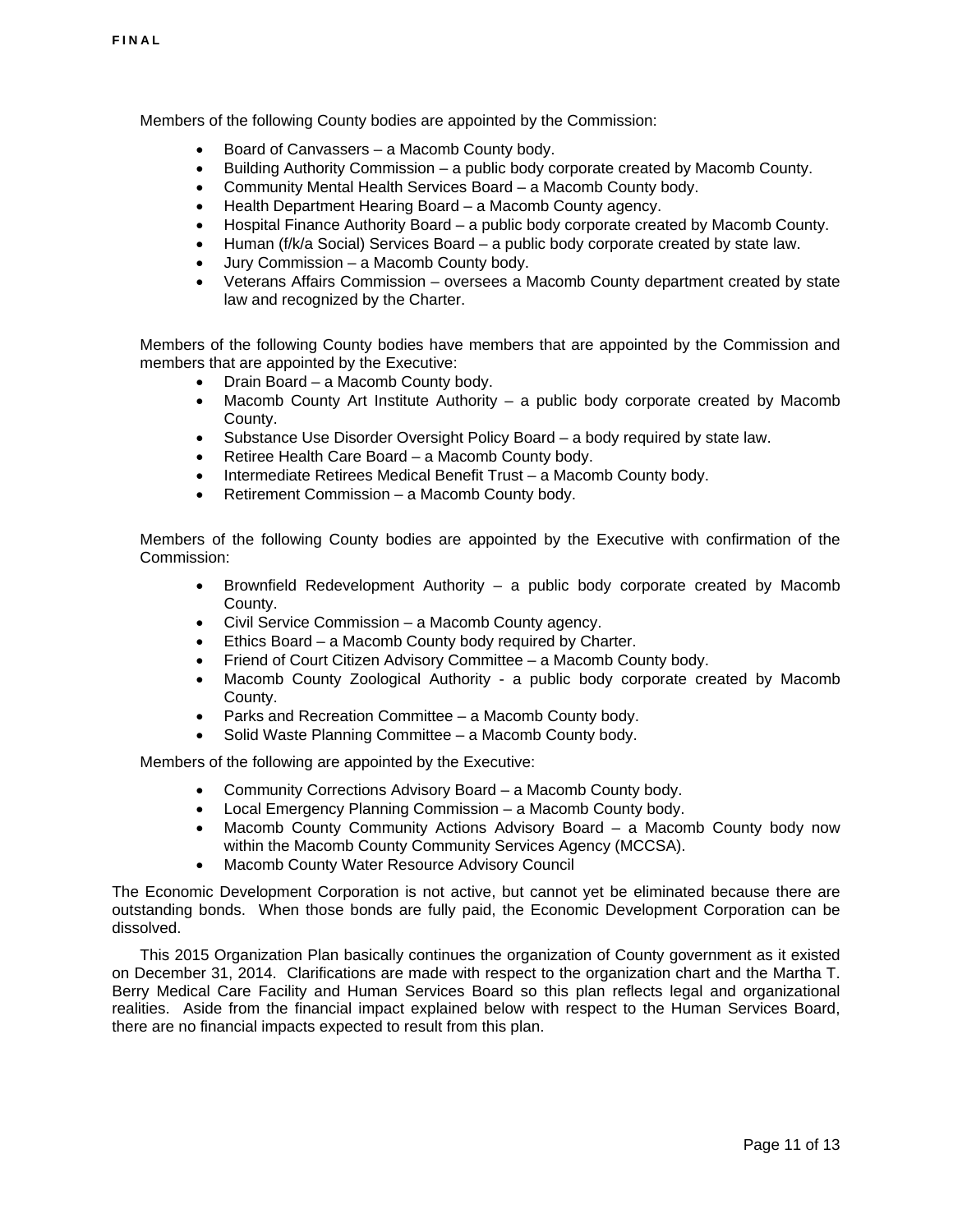#### Martha T. Berry Medical Care Facility

 The 2011 Organization Plan provided a direction for the Human Services Board ('HSB") and the Martha T. Berry Medical Care Facility (the "MTBMCF"). Differences in understandings of the applicable law between the OCE and the HSB in 2013 and 2014 resulted in a lawsuit seeking a court's determination and an opinion and order issued by Macomb County Circuit Judge Biernat in that clarified the relationship of the HSB and the MTBMCF with the County.<sup>[1](#page-12-0)</sup> As some differences of understanding continued to be expressed following the conclusion of that lawsuit, on October 16, 2014, the Commission adopted a resolution stating its position concerning the relationship of the HSB and the MTBMCF with the County.

 Subsequent action by the County's Retirement Commission and a 2014 amendment to the Macomb County Employees Retirement System Ordinance make it clear that employees at the MTBMCF will continue to be eligible to participate in the County Employees Retirement System. The Macomb County Retiree Health Care Board of Trustees took a similar position with respect to MTBMCF employees who were eligible for retiree health care benefits.

 Some aspects of relationship of the HSB and the MTBMCF with the County are clearly set out in applicable state law. Others are provided by the Joint Operating Agreement, dated January 22, 2009, among the Commission, the HSB, and four labor unions – the AFSCME, the SEIU, the MNA, and the UAW (the "JOA").

 The HSB was created pursuant to state law. The state Social Welfare Act provides for the creation of county social welfare boards (later referred to as county family independence agency board boards and, now, as county human services boards).<sup>[2](#page-12-1)</sup> The HSB is a public body corporate<sup>[3](#page-12-2)</sup> the 3-member board of which consists of two County residents appointed by the Commission and one County resident appointed by the state.<sup>[4](#page-12-3)</sup> The hybrid state-county nature of the HSB is not dissimilar to that of other county agencies.<sup>[5](#page-12-4)</sup>

The MTBMCF is and must continue to be County-owned $<sup>6</sup>$  $<sup>6</sup>$  $<sup>6</sup>$  and a county board of commissioners may</sup> levy a tax to construct or extend a medical care facility.<sup>[7](#page-12-6)</sup> A county board of commissioners (and only a board of commissioners) may delegate the supervision (oversight) and operation of a medical care facility to its HSB.<sup>[8](#page-12-7)</sup>

 Prior to the JOA, all MTBMCF employees were County employees. The JOA did not change their status as County employees <sup>[9](#page-12-8)</sup> and HSB v Hackel did not reflect any change in their employment or the benefits to which they are entitled. However, under the JOA, MTBMCF employees are under the supervision and control solely of the HSB. Under the JOA, the HSB also serves as the County's collective bargaining representative and human resources agent with respect to MTBMCF employees.

The JOA requires Board of Commissioners' approval of the HSB annual budget.<sup>[10](#page-12-9)</sup> Furthermore, state law requires a county HSB to be responsible for collecting funds "for the cost of care given in the [county medical care] facility" which then need to be deposited in the social welfare fund which is maintained by the County Treasurer.<sup>[11](#page-12-10)</sup> Even any "grant, devise, bequest, donation, gift," etc. an HSB's receives is "on behalf of the county." $12$ 

 $\overline{a}$ <sup>1</sup> *Macomb County Human Services Board v Hackel*, Case No. 2013-3032-CZ, decided August 28, 2014 (cited *HSB v Hackel*). 2

<span id="page-12-2"></span><span id="page-12-1"></span><span id="page-12-0"></span> $2$  MCL 400.45 and 400.46.

 $3$  MCL 400.81.

 $4^4$  MCL 400.46(1).

<span id="page-12-4"></span><span id="page-12-3"></span><sup>5</sup>  *E.g*., the state and the county are co-employers of court employees. County drains are county agencies but are separate entities. MCL 280.5. Other bodies listed above are also created by state law and some even serve state bodies (*e.g*., the Jury Commission). 6  $6$  MCL 400.58.

<span id="page-12-5"></span> $^7$  MCL 400.58b.

<span id="page-12-7"></span><span id="page-12-6"></span> $8$  MCL 400.58(1). The Social Welfare Act authorizes a county commission to grant to a human services board supervision and oversight of a medical care facility. *HSB v Hackel*, at 10 and 12.<br><sup>9</sup>The JOA assigned human resources and other responsibilities to the HSB and the unions recognized the HSB as the County's

<span id="page-12-8"></span><sup>&</sup>quot;sole and exclusive *representative*" for collective bargaining, JOA, §§ IV and V.A.1.<br><sup>10</sup> JOA § VI.A.<br><sup>11</sup> MCL 400.58(1); 400.73a.<br><sup>12</sup> MCL 400.78.

<span id="page-12-9"></span>

<span id="page-12-10"></span>